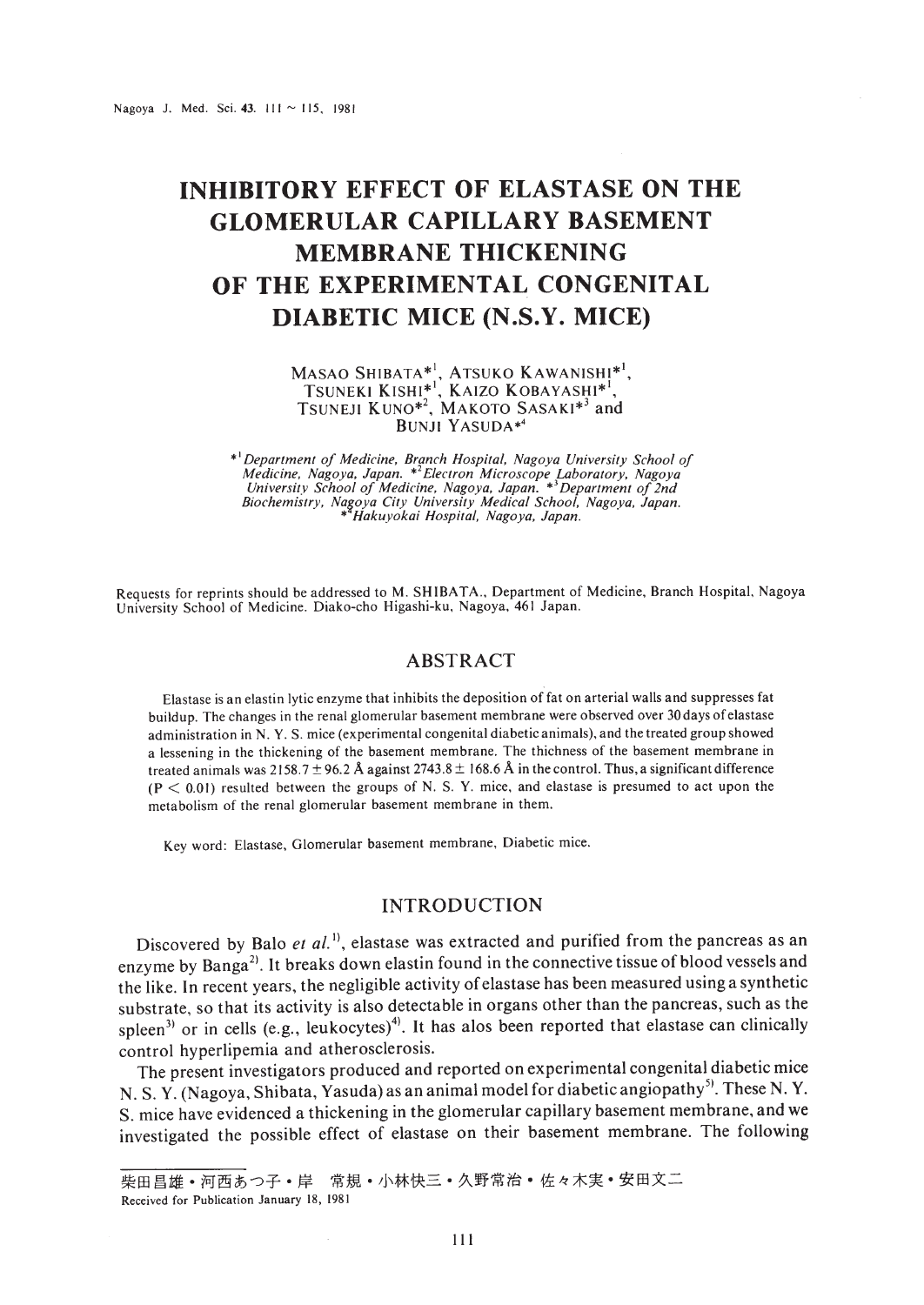presents the striking results.

# MATERIALS AND METHODS

N. S. Y. mice, bred in our laboratory, were employed as the experimental animals. Sixmonth-old  $F_{12}$  littermates were used, and the mice were divided into two groups, the experimental group and the control. The experimental group is comprised of 4 mice and the control group is comprised of 3 mice. Elastase  $(340 \text{ unit/mg})$  was provided by Eisai Co., Ltd. and used in its purest form. An elastase physiological saline solution, adjusted to 5 mg/kg, was prepared for the test mice, which were injected daily for 30 days with 0.01 ml/g (mouse body weight) in the paralumbar muscle. Controls were administered 0.0 I *mil* g (body weight) saline solution for the same period. The glucose tolerance test  $(2 g/kg)$  glucose administered intraperitonealy) was performed after the administration period was completed, both groups of mice were sacrificed, and the kidney was examined light and electron microscopically. Renal tissue for electron microscopy was fixed in 2.5% glutaraldehyde in a 0.1 M phosphate buffer at pH 7.3 for four to six hours. The tissue was postfixed in an osmium tetroxide solution, then dehydrated through graded acetone and embedded in epoxy resin. Thin sections were examined with a Hitachi electron microscope. Using the method reported by Ireland<sup>6</sup>, measurements were performed with a magnifying micrometer at 10,000 magnifications to observe basement membrane thickening.

#### RESULTS

- 1. Body weight: Both experimental animals and controls were fed on Oriental Laboratory food. No difference was found in the weight of either group before and after elastase administration.
- 2. GTT: Glucose tolerance test results revealed no difference between groups.



 $(X 10,000)$ 

Fig. I. Electron micrograph of glomerulus from the control N. S. Y. mouse. The control N. S. Y. mice are six-month-old. This glomerulus show the thickness of the capillary basement membrane.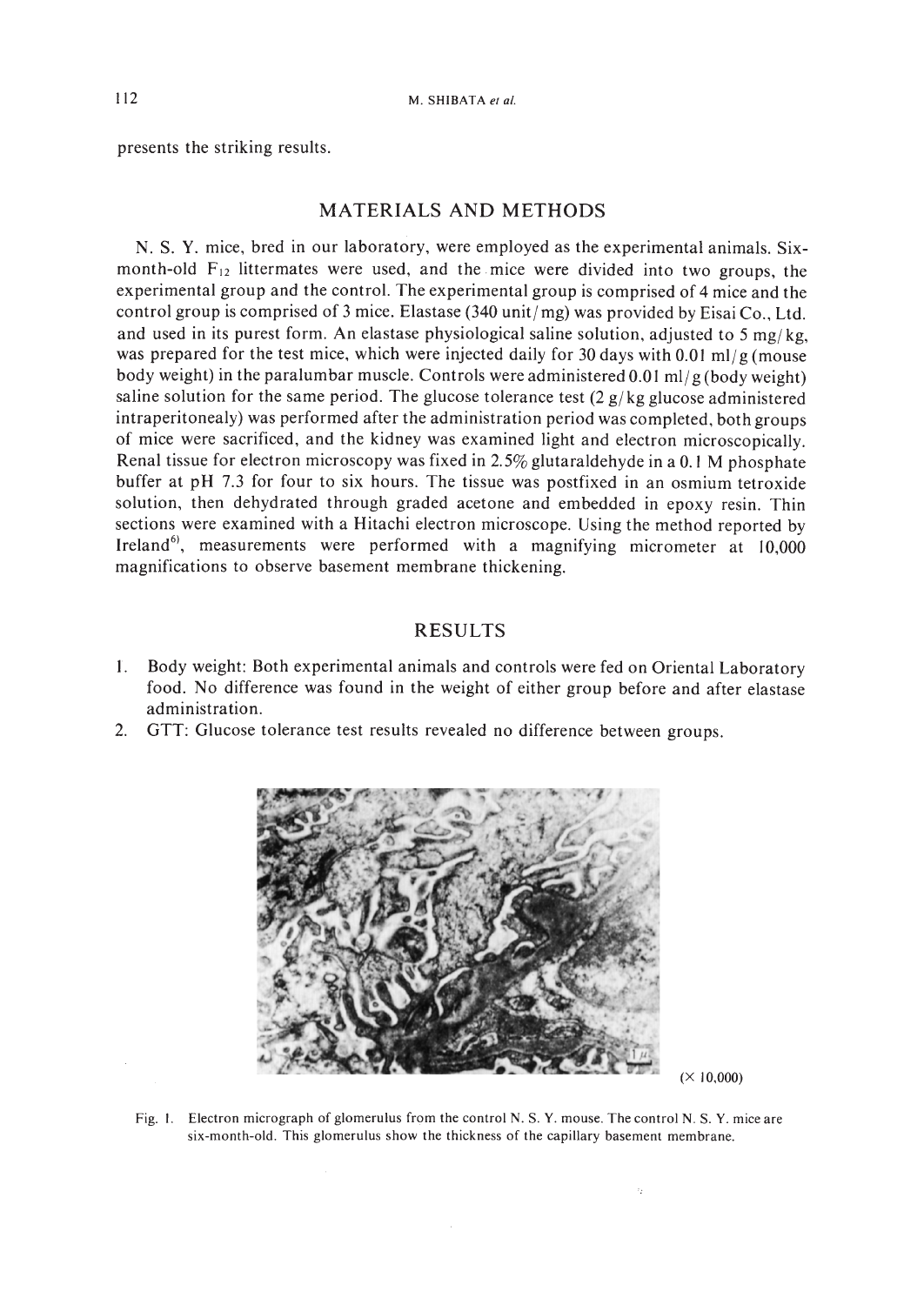3. Electron microscopic findings (glomerular capillary): Findings in the control mice are shown in Fig. 1. Control showed the thickness of the capillary basement membrane and a marked increase in the basement membrane like material in the mesangium region. The experimental animals, on the other hand, exhibited the slight thickness of the capillary basement membrane (Fig. 2). However, the findings in the mesangium region displayed no noticeable change.



 $(X 10,000)$ 

Fig. 2. Electron micrograph of glomerulus from the experimental N. S. Y. mouse. The experimental N. S. Y. mice are the same age. This glomerulus exhibited the slight thickness of the capillary basement membrane.



Fig. 3. Measurement of membrane thickness. ICR mice, control N. S. Y. mice and experimental N. S. Y. mice are the same age (Six-month-old).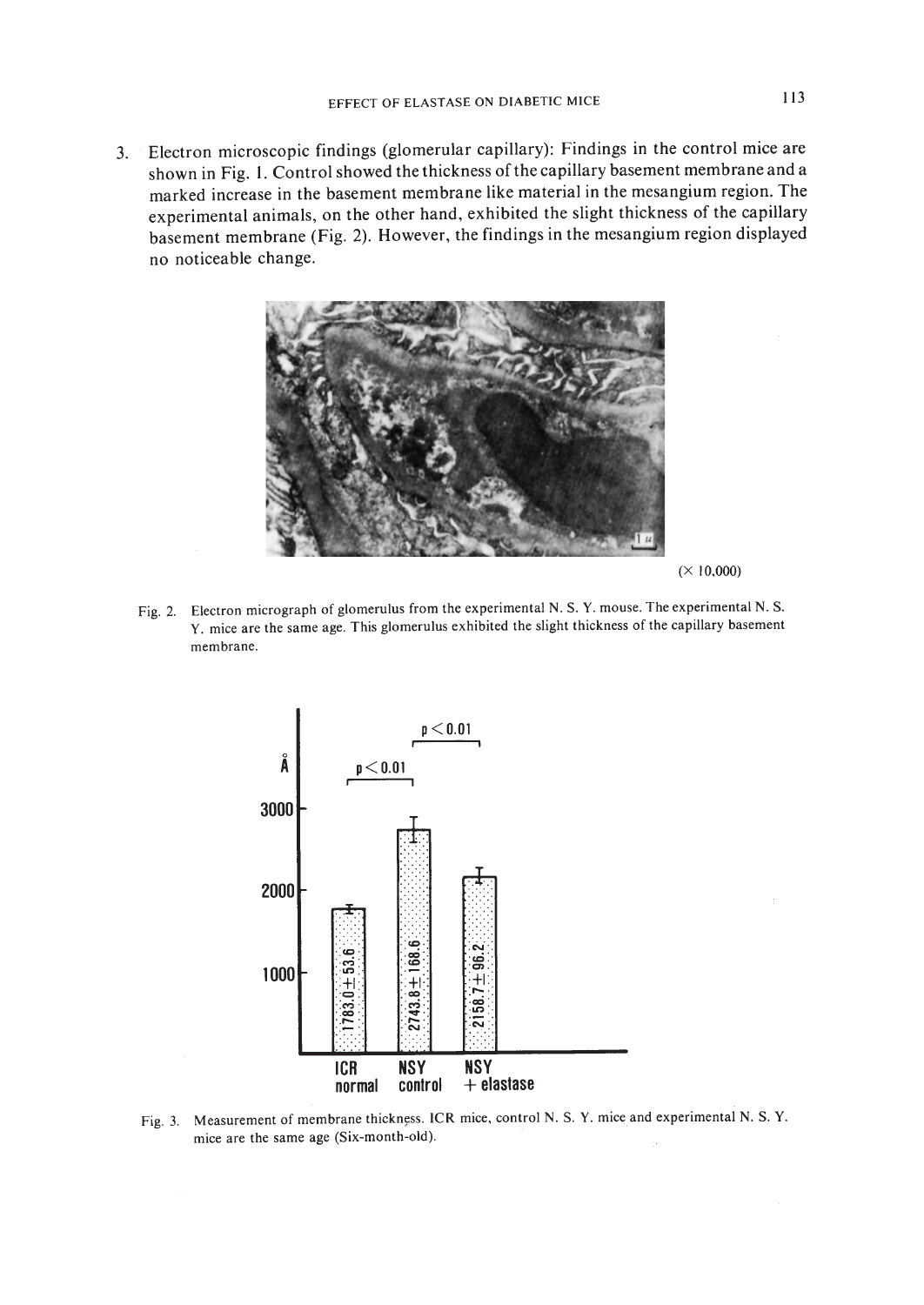4. Measurement of membrane thickness: The thickness of the glomerular capillary was measured in 100 different locations in each group, respectively. The thickness was found to be 2158.7  $\pm$  96.2 Å in the experimental animals, against 2743.8  $\pm$  168.6 Å in the controls. Thus, there was a significant difference  $(P<0.01)$  between the two groups in the membrane thickness (Fig. 3).

#### DISCUSSION

Angiopathy is an important clinical factor in diabetes. Diabetic nephropathy, a form of diabetic microangiopathy, has a critical role in patient prognosis. Glomerular changes in diabetic renal disease indicates diabetic glomerulosclerosis. There are three types ofthe latter: diffuse lesion, nodular lesion, and exudative lesion. No special treatment exists currently for any of them.

On the other hand, various models for this glomerulosclerosis have been investigated to date. The present authors reported that the renal glomerulus in KK mice mentioned above were found to be suitable models for diabetic glomerulosclrosis  $\eta$ . As compared with the spontaneously diabetic mice, the N. Y. S. mice possess an advantage in that the untreated l. C. . R. mice can be used as the control. The basement membrane like material was increased in the glomerular mesangium region of N. S. Y. mice, and glomerular basement membranes were thickened. Thus, the present findings suggest that the renal glomerular changes evidenced in the N. S. Y. mice are a suitable model for human diabeitic nephropathy<sup>8)</sup>.

Elastase is an elastin lytic enzyme. On the other hand, glomerular basement membrane consists of collagen proteins and noncollagen proteins. Kefalides<sup>9)</sup> showed that this collagen was composed of 3 polypeptide chains and he named it type IV. Generally, collagen becomes stabilized by crosslinks.

Collagen is degraded by the sequence that its crosslinks are severed by the effect of neutral proteinase such as elastase, and then cut off by specific enzyme such as collagenase. In this study, it is considered that the effect of elastase on gromerular basement membrane has the same relation to the degradation mechanism of collagen in the glomerular basement membrane of N. S. Y. mice. The present findings of elastase effect are of interest in the elucidation of pathogenesis in diabetic glomerulosclerosis.

#### ACNOWLEDGEMENT

We are most grateful to Eisai Co., Ltd. for supplying the purest elastase.

## REFERENCES

- I) Balo J. and Bang I.: The elastolytic activity of pancreatic extracts. *Biochem.* J.*.46,* 384-387, 1952.
- 2) Banga I.: Isolation and crystallization of elastase from the pancreas of cattle. *Acta Physiol. Acad. Scien. Hung.,* 3,317-324, 1952.
- 3) Starkey PM. and Barret AJ.: Neutral Proteinase of Human Spleen Purification and criteria for homogenity of elastase and cathepsin G- *Biochem. J.*, 155, 255-263, 1976.
- 4) Dubin A., Koj A. and Chudzilc J.: Isolation and Some Molecular Parametters of Elastase-Like .Neutral Proteinase from Horse Blood Leucocytes. *Biochenm. J.*, 153, 389-396, 1976.
- 5) Shibata M. and Yasuda B.: New experimental congenital diabetic mice (N. S. Y. mice). *Tohoku* J. *Exp. Med.,* 130, 139-142, 1980.